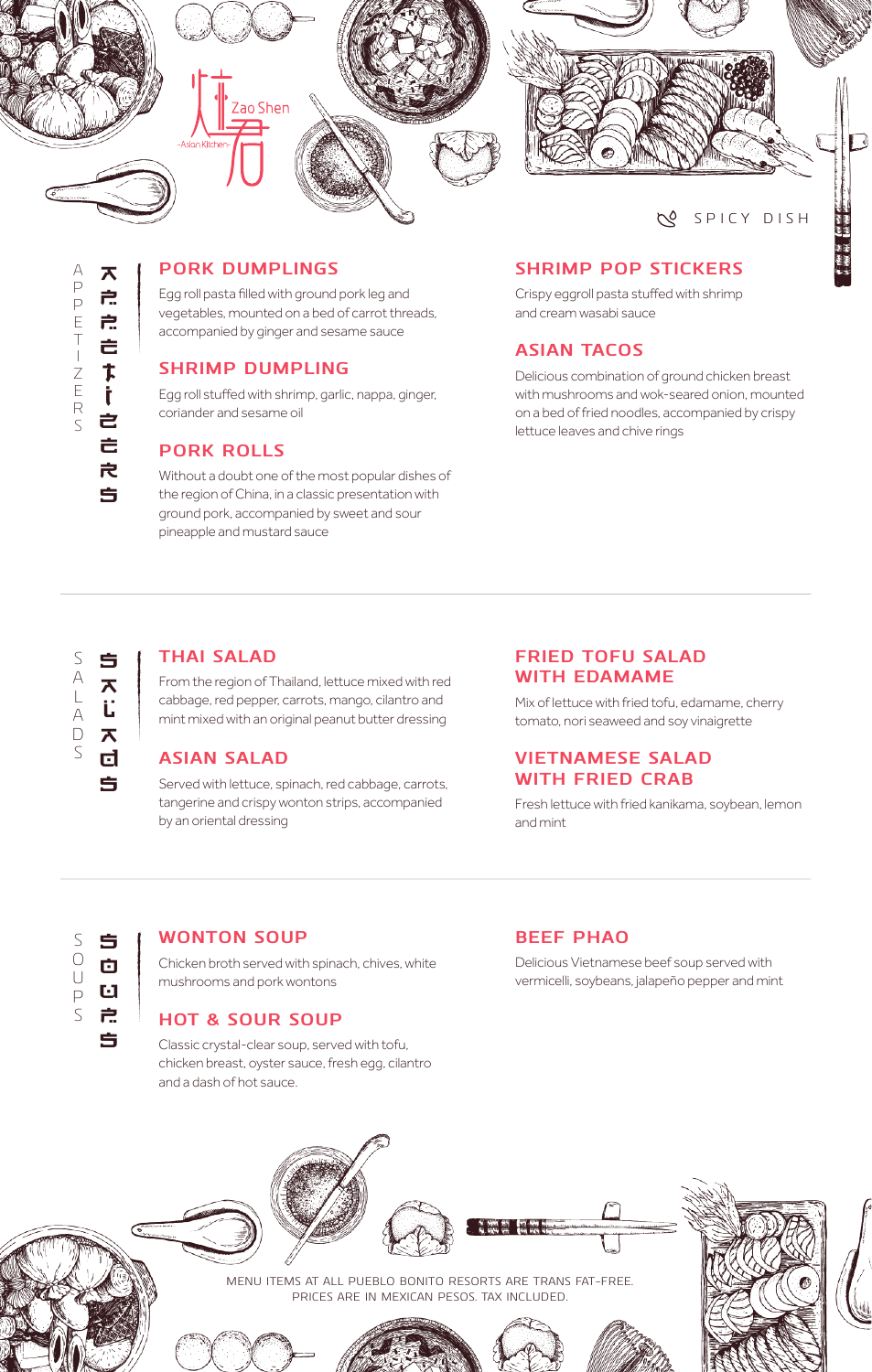

#### **SPICY DISH**

 $\frac{1}{1}$ 

#### **PAD THAI NOODLES**

Wok-sautéed smooth rice noodles with pad thai sauce, accompanied by beef slices, chicken breast, shrimp and fresh egg, served with broccoli, cauliflower, carrots, squash, cilantro, lemon and crispy peanuts

#### **BEEF LO-MEIN**

Classic beef Lo-Mein sautéed in a wok with noodles and vegetables with gohan rice

#### **CHOW MEIN NOODLES**

One of our classic dishes, egg noodles sautéed with fresh garlic, asian beans, white onions, carrots, celery, broccoli, soybean sprout, cauliflower, beef and pork, accompanied by a special sauce made by our chef

#### **SICHUAN NOODLES**

Wok-sautéed fried diced chicken breast with sichuan sauce, accompanied by red peppers, green peppers, onion, ginger, garlic and spicy sauce, served on a bed of soft egg noodles

#### **YAKIMESHI 270**

Chicken, beef or shrimp with fries, race and onion, germ soy, carrot and eags. Accompanied by a touch of dashinomoto and regular soy sauce

#### **GOHAN 170**

Steamed white rice served with chives and sesame seeds

### VEGETARIAN DISHES & SIDES ORDERS

VEGETARIAN DISHES & SIDES ORDERS

#### **FRIED GREEN BEANS 210**

Wok-sautéed fresh fried green beans with ginger, garlic, spicy sauce and dark sauce

#### **SPICY EGGPLANT 260**

Wok-sautéed fried eggplant pieces with sweet soy sauce, accompanied by green onion rings and sesame seeds, perfumed in sesame oil

#### **STIR-FRY BROCCOLI**

Small pieces of broccoli wok-sautéed, served in a mushroom sauce with a hint of sesame seeds

#### **CHOP SUEY**

Typical dish of the region of China, pieces of vegetables mixed in light soy sauce

#### **TEMPURA GREEN BEANS**

Long and crispy tempura green beans served in a delicious chipotle sauce

#### **VEGETARIAN TACOS**

With lettuce, dark sauce and parsley

#### **VEGETABLES TEMPURA**

Crispy vegetable combination served with dragon sauce



MENU ITEMS AT ALL PUEBLO BONITO RESORTS ARE TRANS FAT-FREE. PRICES ARE IN MEXICAN PESOS. TAX INCLUDED.







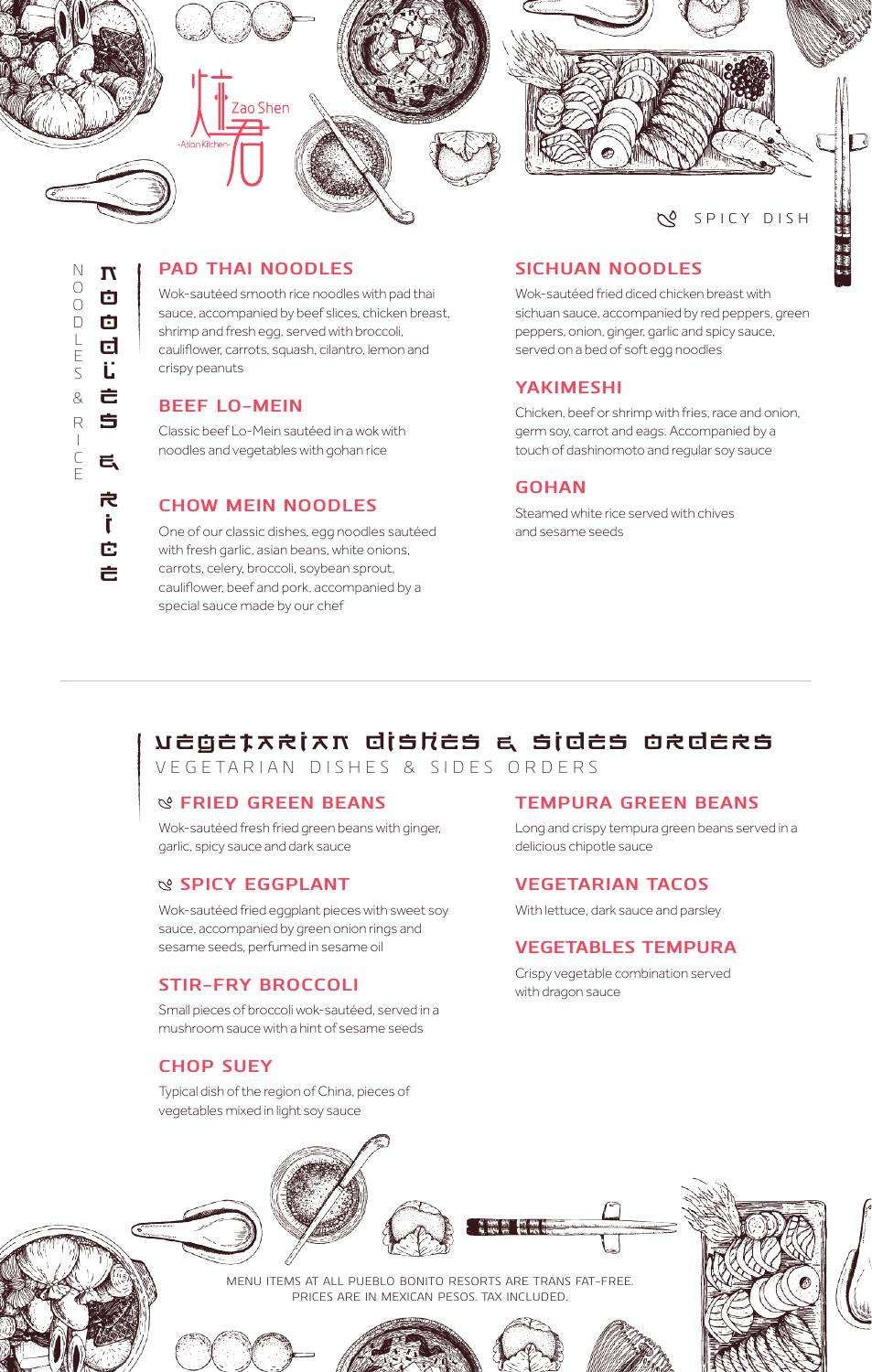

#### **SPICY CHICKEN**

Overflowed delicious diced chicken breast served with a spicy sweet sauce, mounted over a bed of blanced vegetables, with a touch of chives and sesame seeds

#### **SESAME-STYLE CHICKEN**

Malbec Marinated chicken breast slices accompanied with broccoli, celery, onions and a delicious sauce made of sesame seeds

#### **SWEET AND SOUR CHICKEN**

Tempura diced chicken breast, combined with pineapple, peppers, onions and gari slices, sautéed in a sweet and sour sauce prepared with pineapple juice

#### **THAI CHICKEN CURRY**

Sautéed chicken with homemade curry sauce Thai style

#### **BANG BANG CHICKEN AND SHRIMP**

Sliced chicken breast and fresh shrimp combined with mushrooms, garlic, ginger, celery, carrots and Chinese snow peas sautéed with oyster sauce

#### **GONG BAO CHICKEN OR SHRIMP**

CHICKEN 340 | SHRIMP 435

From the Sichuan region, a combination of tender pieces of chicken breast or shrimp, accompanied by celery, peppers, dried chili and peanuts, sautéed from a special mushroom sauce

#### **GENERAL TSO CHICKEN**

Crispy Honey chicken, served with gohan rice, chives and sesame seeds

#### **ORANGE CHICKEN**

Fried diced chicken breast sautéed with broccoli, onions and carrots, accompanied with an orange sauce and orange supremes

#### **HONEY SHRIMP**

A classic dish, crispy shrimp overflowed and coated on a dark sour sauce, mounted on a bed of fried noodles

#### **PEPPER SHRIMP**

Wok-sautéed crusted shrimp, accompanied with sliced celery, onions and a pinch of salt and ground black pepper, served with a spicy mustard sauce

#### **ZAO SHEN SHRIMP**

Delicious breaded shrimp overflowed and covered in sweet mayonnaise sauce, combined with almond flakes and fresh diced cantaloupe



NAINCOURSES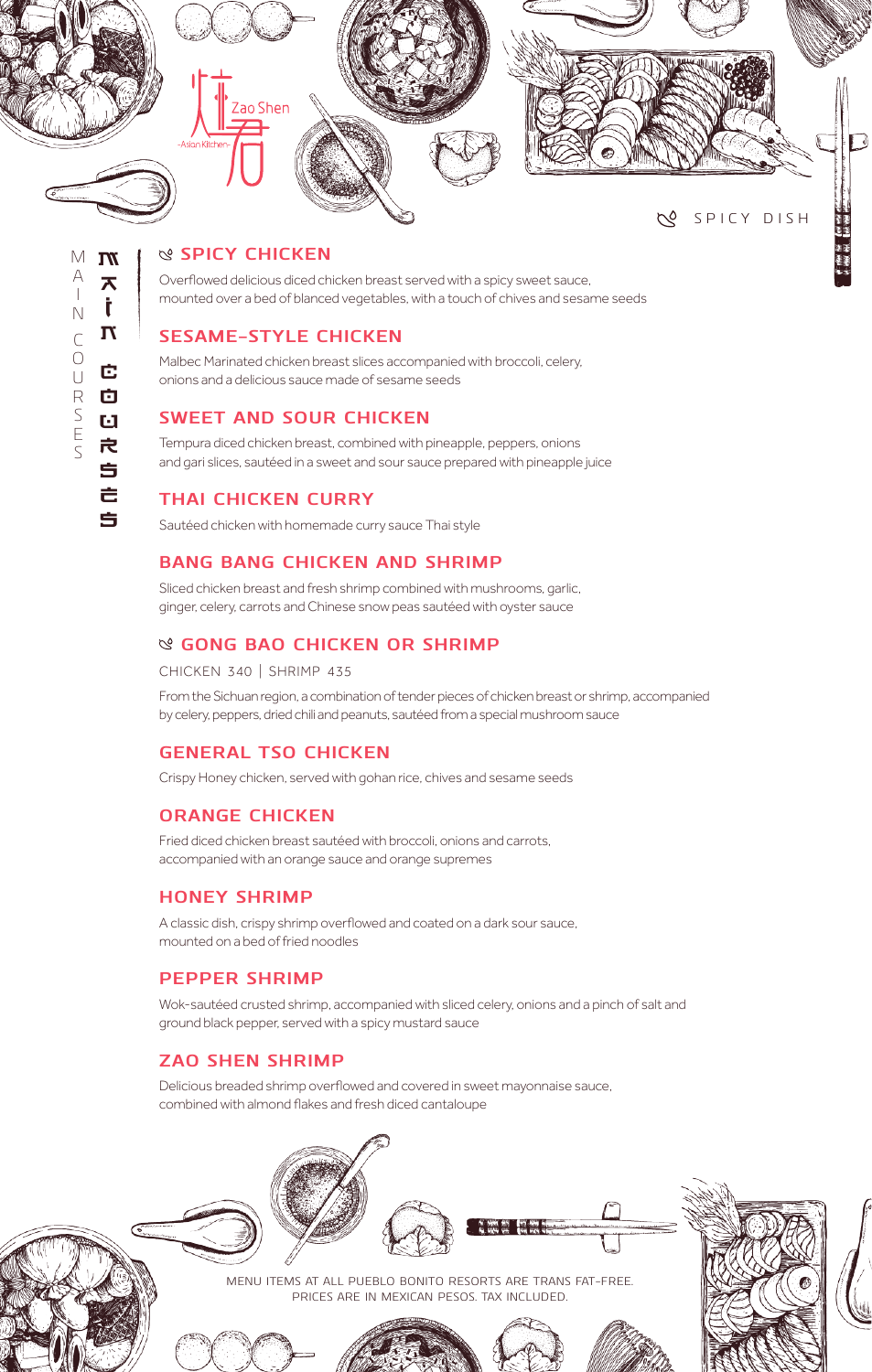

#### **SPICY SHRIMPS**

Spicy combination tempura shrimp, corn, mushrooms, celery, spinach and chili

#### **DYNAMITE SHRIMP 420**

Crispy tempura shrimp with a spicy sambal sauce, chile de árbol, and chives on a bed of harusame

#### **BLACK GINGER SEA BASS**

Fresh marinated and grilled sea bass, mounted on a bed of wok-sautéed spinach, topped with fresh ginger flamed julienne and dark vinegar sauce

#### **SALMON AND ASPARAGUS**

Fresh grilled salmon with wok-sautéed asparagus, edamame purée and sechuan sauce

#### **BEEF WITH BROCCOLI**

Wok-sautéed beef slices, accompanied with ginger, broccoli, soy sauce and sweet oyster sauce

#### **FLANK STEAK TERIYAKI**

Juicy beef flank steak in julienne with bell peppers with udon pasta sesame seed and chives

#### **MONGOLIAN BEEF**

One of the most popular Asian dishes, a traditional recipe from the Mongolian region, prepared with wok-sautéed thin beef slices and accompanied with soy caramel sauce

#### **PEPPER STEAK**

Tender beef slices cooked in a wok with mushrooms, green beans and carrots, served in a black pepper sauce and crispy sweet potato

#### **SWEET AND SOUR PORK**

Tender pork loin tempura chunks combined with small bits of pineapple, peppers, onions and gari slices, sautéed in a sweet and sour sauce with pineapple juice

#### **ZAO SHEN PORK RIBS**

Thin fried pork ribs in BBQ sauce, perfumed with anise, accompanied by red cabbage, cilantro and a touch of sesame seeds.

#### **PORK BAO BUNS**

Soft Asian bread stuffed with pork and strawberry salad and hoisin sauce



 $M$  M MAINCOURSES  $\forall$  $\overline{\mathbf{A}}$  $\overline{\phantom{a}}$ Ì.  $\mathbb N$  $\mathbf T$  $\sqrt{ }$  $\bigcirc$ Ė.  $\bigcup$  $\mathsf R$ 囟 SES  $\mathbf{d}$ 戌 Ś Ė 5

NAINCOURSES